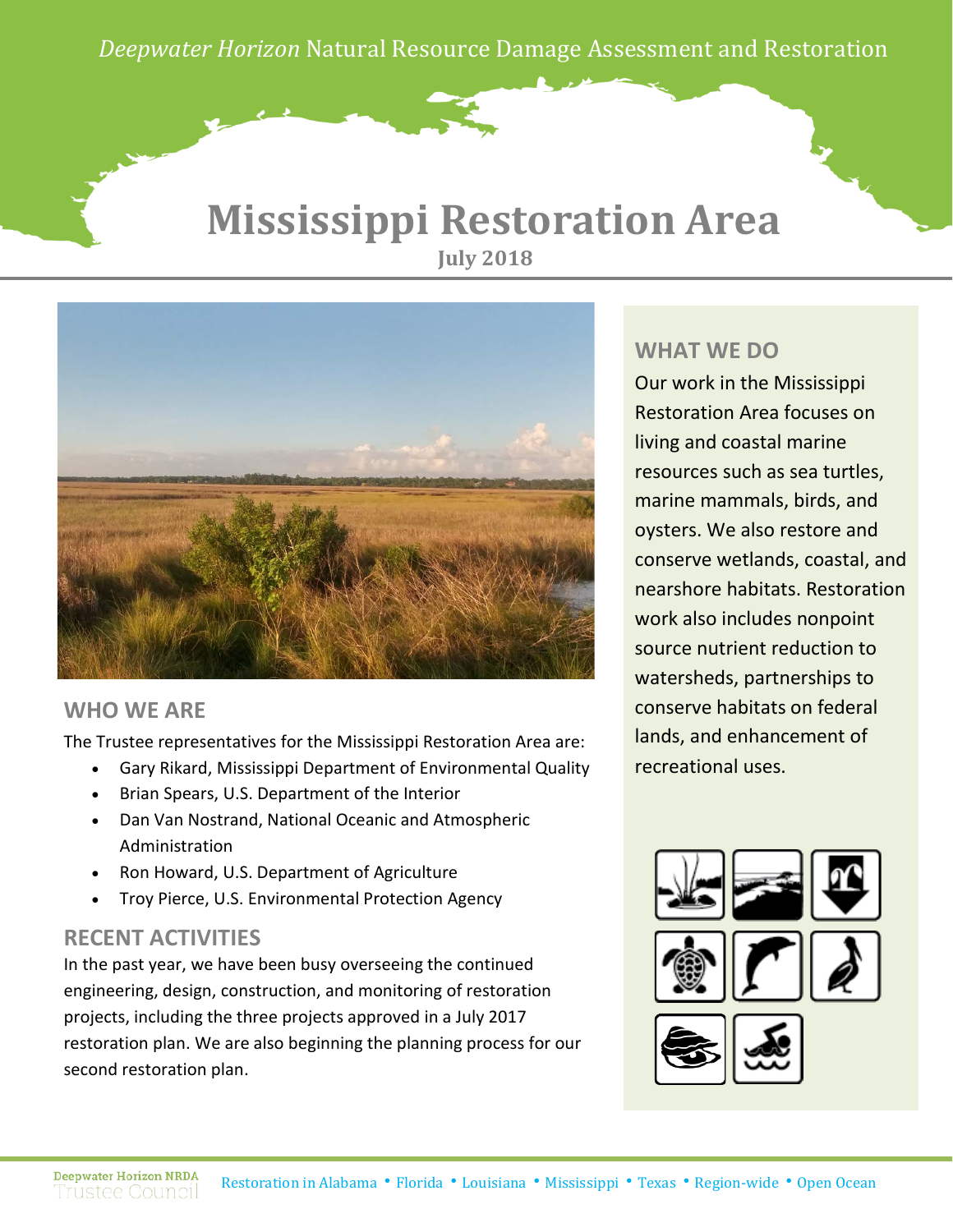# **Mississippi Restoration Area**

## RESTORATION PROJECTS

|                                                                                              | <b>PROJECT DESCRIPTION</b>                                                                                                                                                                                                                                                                                                                                                                                                                                                                                                                                                                                                                                        | <b>STATUS</b> | <b>ESTIMATED</b><br><b>COST</b> |  |
|----------------------------------------------------------------------------------------------|-------------------------------------------------------------------------------------------------------------------------------------------------------------------------------------------------------------------------------------------------------------------------------------------------------------------------------------------------------------------------------------------------------------------------------------------------------------------------------------------------------------------------------------------------------------------------------------------------------------------------------------------------------------------|---------------|---------------------------------|--|
| <b>RESTORE WATER QUALITY</b>                                                                 |                                                                                                                                                                                                                                                                                                                                                                                                                                                                                                                                                                                                                                                                   |               |                                 |  |
| <b>Upper Pascagoula</b><br><b>River Water Quality</b><br><b>Enhancement</b>                  | This project in the Chunky-Okatibbee watersheds provides water quality<br>improvements through the development and implementation of<br>conservation plans and practices to reduce nutrient and sediment runoff<br>into watersheds that affect coastal waters and the Mississippi Sound. It<br>provides outreach and technical assistance to voluntary landowners within<br>a 20,000-acre area. MDEQ, USDA, and EPA are implementing this project.                                                                                                                                                                                                                |               | \$4M                            |  |
|                                                                                              | REPLENISH AND PROTECT LIVING COASTAL AND MARINE RESOURCES                                                                                                                                                                                                                                                                                                                                                                                                                                                                                                                                                                                                         |               |                                 |  |
| <b>Mississippi Artificial</b><br><b>Reef Habitat Project</b>                                 | This project provides valuable habitat for small crustaceans and mollusks<br>as well as juvenile shrimp, crab, and oysters by restoring nearshore<br>artificial reefs.                                                                                                                                                                                                                                                                                                                                                                                                                                                                                            |               | \$2.6M                          |  |
| Mississippi Oyster<br><b>Cultch Restoration</b><br>Project                                   | This project enhances reefs within harvestable areas in the western<br>Mississippi Sound. Crushed oyster shell and limestone placed over<br>1,430 acres of existing reefs provides a place for oyster larvae to attach<br>and grow.                                                                                                                                                                                                                                                                                                                                                                                                                               | ∩             | \$11M                           |  |
|                                                                                              | <b>RESTORE AND CONSERVE HABITAT</b>                                                                                                                                                                                                                                                                                                                                                                                                                                                                                                                                                                                                                               |               |                                 |  |
| <b>Hancock County</b><br><b>Marsh Living</b><br><b>Shoreline Project</b>                     | Located within the Hancock County Marsh Preserve, this project will<br>construct up to 5.9 miles of living shoreline and approximately 46 acres of<br>marsh, as well as 46 acres of subtidal oyster reef in Heron Bay. Anticipated<br>outcomes are shoreline erosion reduction, creation of habitat for oysters<br>and other secondary productivity, and protection and creation of marsh<br>habitat. Additionally, the project helps protect the Hancock County Marsh<br>ecosystem which includes freshwater, estuarine, marine, and submerged<br>habitats. MDEQ and NOAA are implementing this project.                                                         | $\Delta$      | \$50M                           |  |
| <b>Restoring Living</b><br><b>Shorelines and Reefs</b><br>in Mississippi<br><b>Estuaries</b> | This project restores reef habitat through the placement of reefs and the<br>use of living shoreline techniques including breakwaters in four bays. Over<br>time, the breakwaters, intertidal and subtidal restoration areas will<br>develop into living reefs that support marine reef habitat productivity.<br>Breakwaters also reduce shoreline erosion and marsh loss.                                                                                                                                                                                                                                                                                        |               | \$30M                           |  |
| <b>Graveline Bay Land</b><br><b>Acquisition and</b><br><b>Management</b>                     | The project includes acquiring and managing up to 1,410 acres of land<br>within the existing Graveline Bay Coastal Preserve and adjacent lands in<br>Jackson County, Mississippi. Restoration measures to enhance habitat<br>connectivity and diversity include invasive species management,<br>prescribed fire, access restriction, debris removal, and road repair and<br>culvert placement. This project protects important contiguous lands and<br>waters, and restores and manages the habitats for the benefit of<br>wetlands, coastal and nearshore habitats and bird resources. MDEQ and<br>the Department of the Interior are implementing this project. |               | \$11.5M                         |  |

⟳In progress ◉ Monitoring/O&M Complete